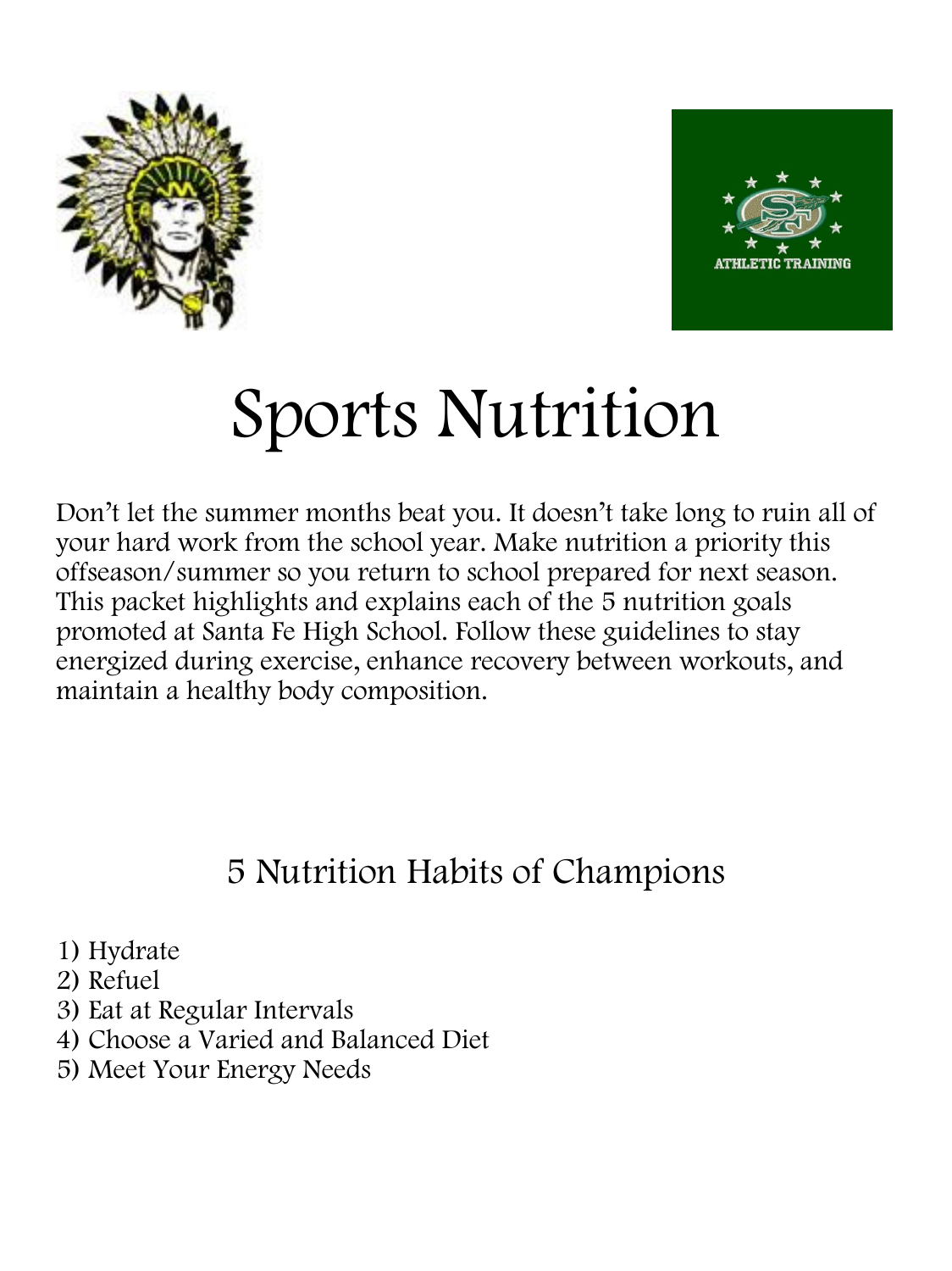# Daily Checklist

### Complete this checklist daily to ensure you are achieving optimal nutrition

- \_\_\_\_\_\_\_ I ate breakfast
- **T** I ate 3 balanced meals
- \_\_\_\_\_\_\_ I ate 2-3 nutritious snacks
- \_\_\_\_\_\_\_ I ate 2-3 pieces of fruit
- \_\_\_\_\_\_\_ I ate 3-5 servings of vegetables
- \_\_\_\_\_\_\_ I ate 3-4 servings of low-fat dairy products
- \_\_\_\_\_\_\_ I ate a lean source of protein in each meal
- I ate a source of carbohydrates in meals and snacks
- \_\_\_\_\_\_\_ I selected foods moderate or low in fat
- I drank water regularly throughout the day
- I drank Powerade during intense conditioning
- \_\_\_\_\_\_\_ I refueled within 60 minutes following workouts
- \_\_\_\_\_\_\_ I took a multivitamin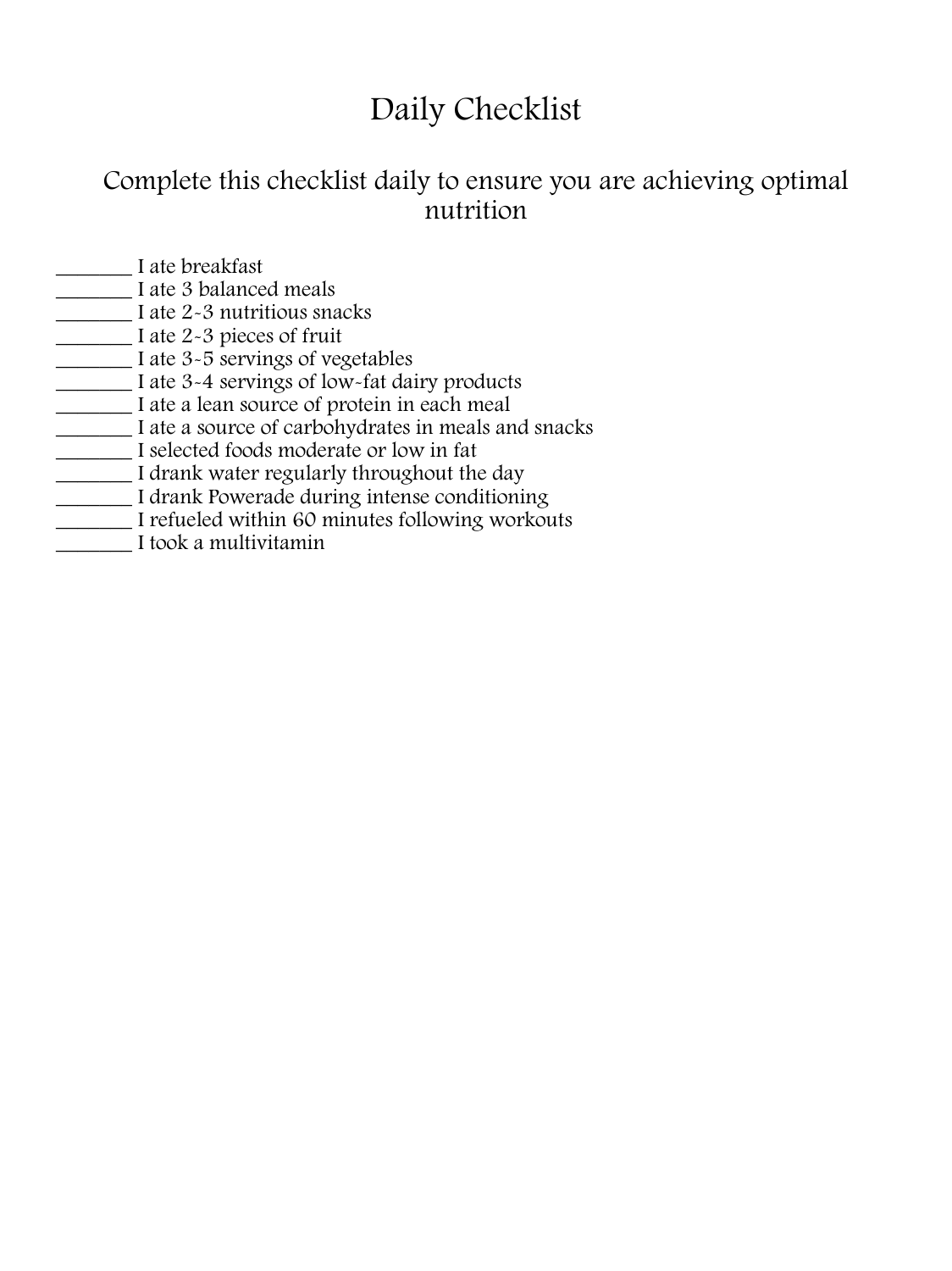# 5 Nutrition Habits of Champions 1)HYDRATE

Dehydration

- Raises your body temperature
- Makes you work harder at lower exercise intensities
- Causes headache, dizziness, and fatigue
- Leads to muscle cramping Stay Hydrated
- Drink at least 1 cup of water every hour

TIP: Carry a water bottle around with you for a reminder

- Drink 1-2 cups of Powerade about 15 minutes before exercise
- Drink 1-2 cups of fluid every half hour during exercise

TIP: Select Powerade over water if you are a salty sweater or exercising for longer than an hour

• Drink 3 cups of Powerade after exercise TIP: Add 2 more cups of water or Powerade for each pound lost during exercise

Monitor Hydration Urine color - Clear to pale yellow color and frequent need to urinate signals adequate hydration. Infrequent, dark urine reflects your body begging you to drink.

Weight loss - Weighing yourself before and after practice allows you to estimate fluids lost in sweat. Replace each pound with 2 cups of fluid.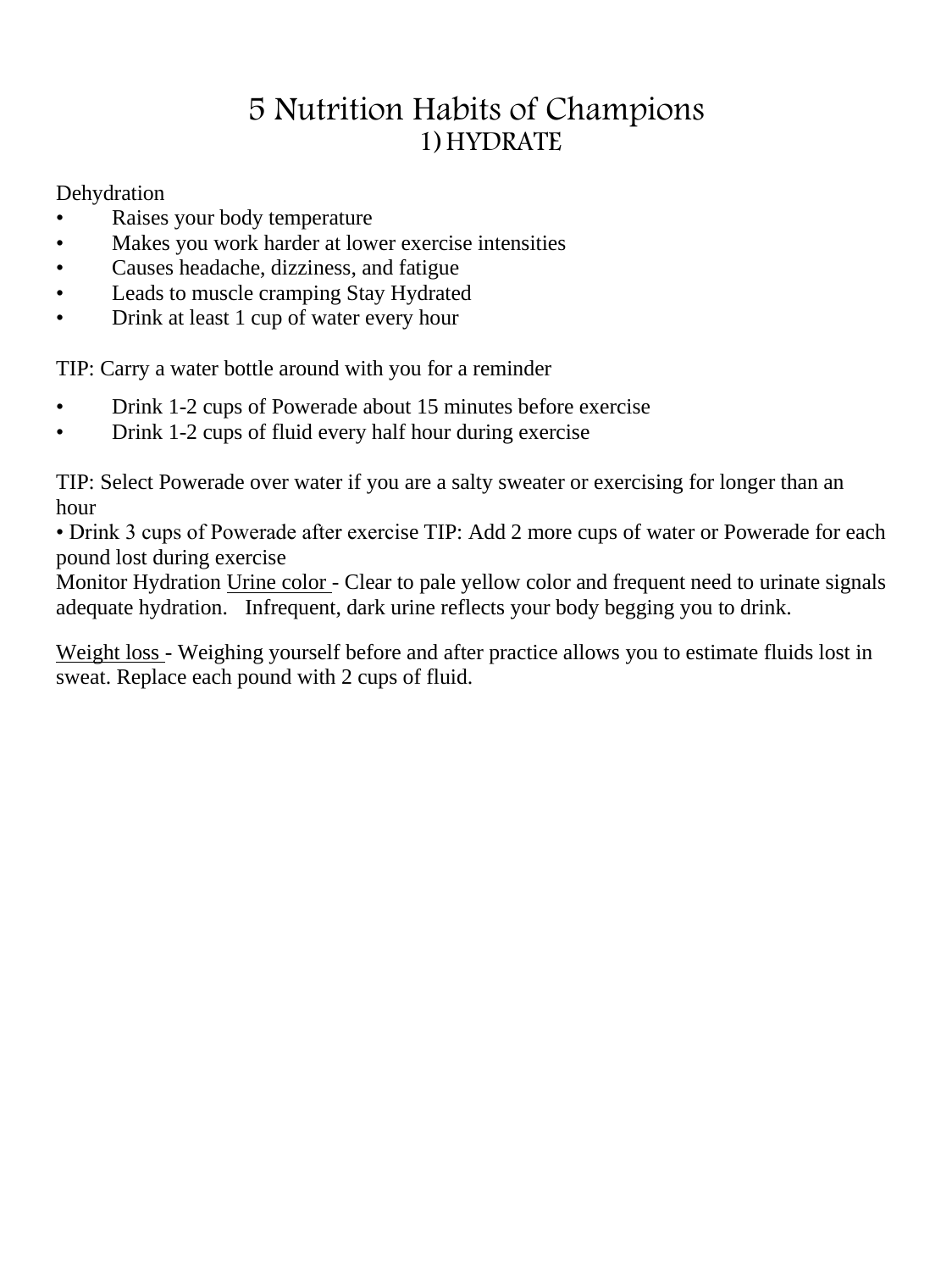# 5 Nutrition Habits of Champions 2) REFUEL

Purpose 1) To replace carbohydrates used for energy and build stores for the next workout2) To provide protein for aid in muscle repair and to prevent muscle breakdown 3) To take the first step in recovery for your next workout

Timing the critical time to refuel is within the first 30 minutes after exercise, when your body is able to maximize absorption of carbohydrates and protein.

**Nutrients** 

Water: at least 3 cups of fluid plus an additional 2 cups for each pound of weight loss Carbohydrates: 50-100 grams Protein: 15-25 grams

Recommended Food Combinations

- Muscle Milk and 2 cups of Powerade
- 2 cups of low-fat chocolate milk and a banana
- Peanut butter and jelly sandwich and 2 cups of Powerade
- Bagel and part-skim mozzarella string cheese
- 8 oz. of low-fat yogurt mixed with 1/2 cup granola cereal
- 2 cups of cereal with skim or 1% milk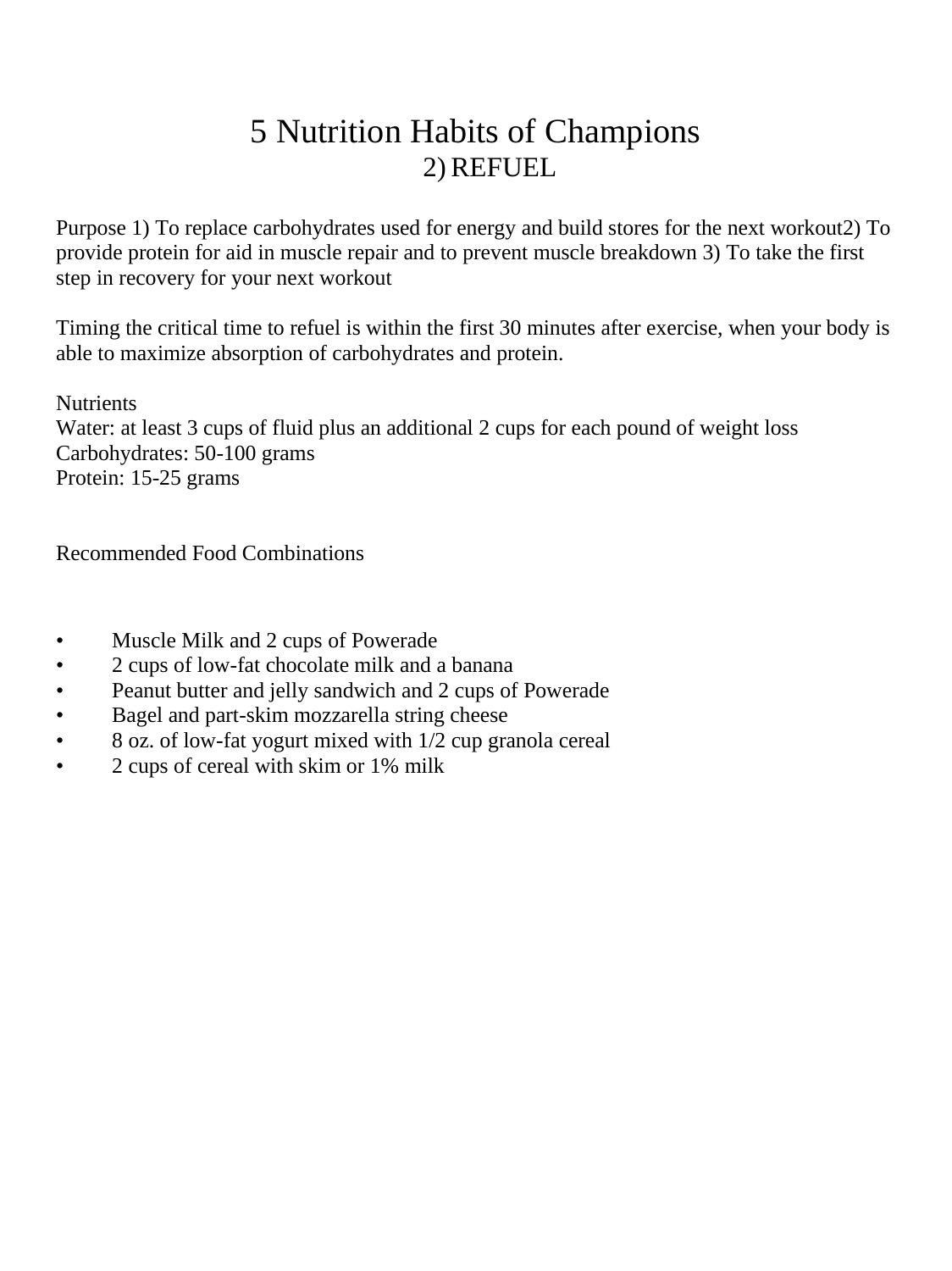# 5 Nutrition Habits of Champions 3) EAT AT REGULAR INTERVALS

Purpose 1) To maintain blood sugar levels for constant energy throughout the day 2) To minimize overwhelming hunger that leads to overeating late at night 3) To encourage protein synthesis instead of fat storage

Recommendations Aim for 3-4 balanced meals daily

- Begin your day with a meal, even if it is not a traditional breakfast
- Regardless of your work or class schedule, make sure to include a lunch -This may require packing food ahead of time
- Prepare or purchase a dinner that is about the same size as breakfast and lunch
- For weight gain, eating a fourth meal will help you to consume more calories
- Starving all day and binging at night will sabotage both weight loss and weight gain efforts -Aim for 2-4 snacks daily
- Including a small snack in between meals will control your hunger
- Adding large snacks will help increase calories needed for weight gain
- Eating a high-carbohydrate snack pre-workout will provide quick energy
- Refueling after exercise is an essential snack for all athletes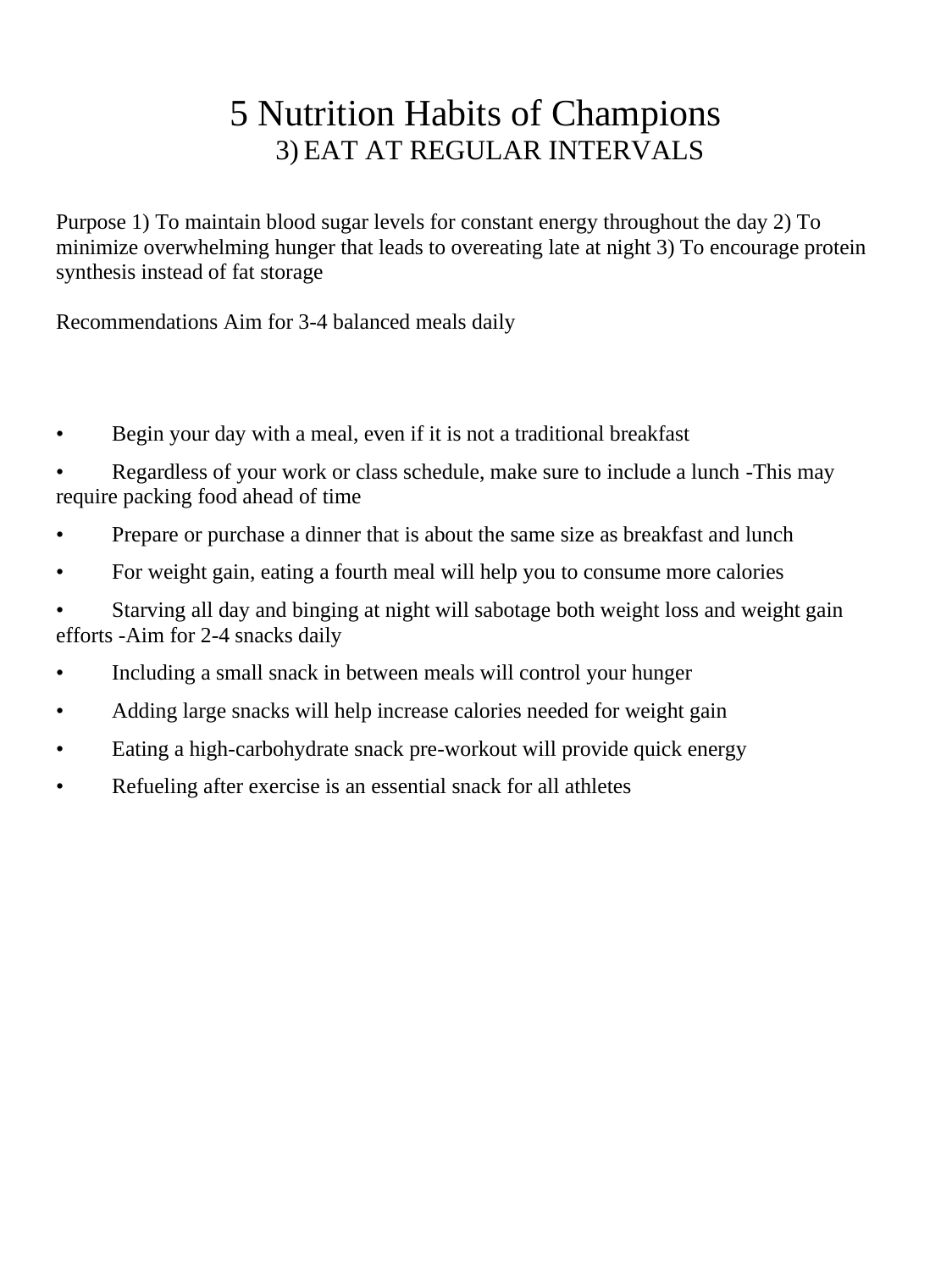# 5 Nutrition Habits of Champions

## 4) CHOOSE A VARIED AND BALANCED DIET

Follow these three steps to ensure you reach nutrient recommendations.

### Step 1: Eat antioxidant-rich fruits and vegetables

#### Goals

1) Aim for 2-3 pieces of fruit per day

2) Aim for 3-5 servings of vegetables per day

- 1 serving is 1 cup raw or 1/2 cup cooked veggies

#### Examples

- fresh fruit, frozen fruit, canned fruit in water or juice, 100% fruit juice, dried fruit
- fresh vegetables, frozen vegetables, canned vegetables, 100% vegetable juice

### Step 2: Eat energy-supplying carbohydrates

#### Goals

1) At least half of your calories should come from carbohydrates

2) Include a source of carbohydrates in every meal and snack

#### Examples

- whole grain bread, cereal, pasta, rice, oats
- starchy vegetables such as potatoes, sweet potatoes, winter squash, corn
- limit empty calories such as soda, sweet tea, candy, and sugary desserts

### Step 3: Eat muscle-building, lean protein sources

#### Goals

1) Up to 1/4 of your calories may come from protein

2) Include a source of lean protein in every meal

#### Examples

- chicken breast, sirloin steak, lean ground beef, fish, egg whites, beans
- low-fat dairy products such as skim milk, low-fat yogurt, and 2% cheese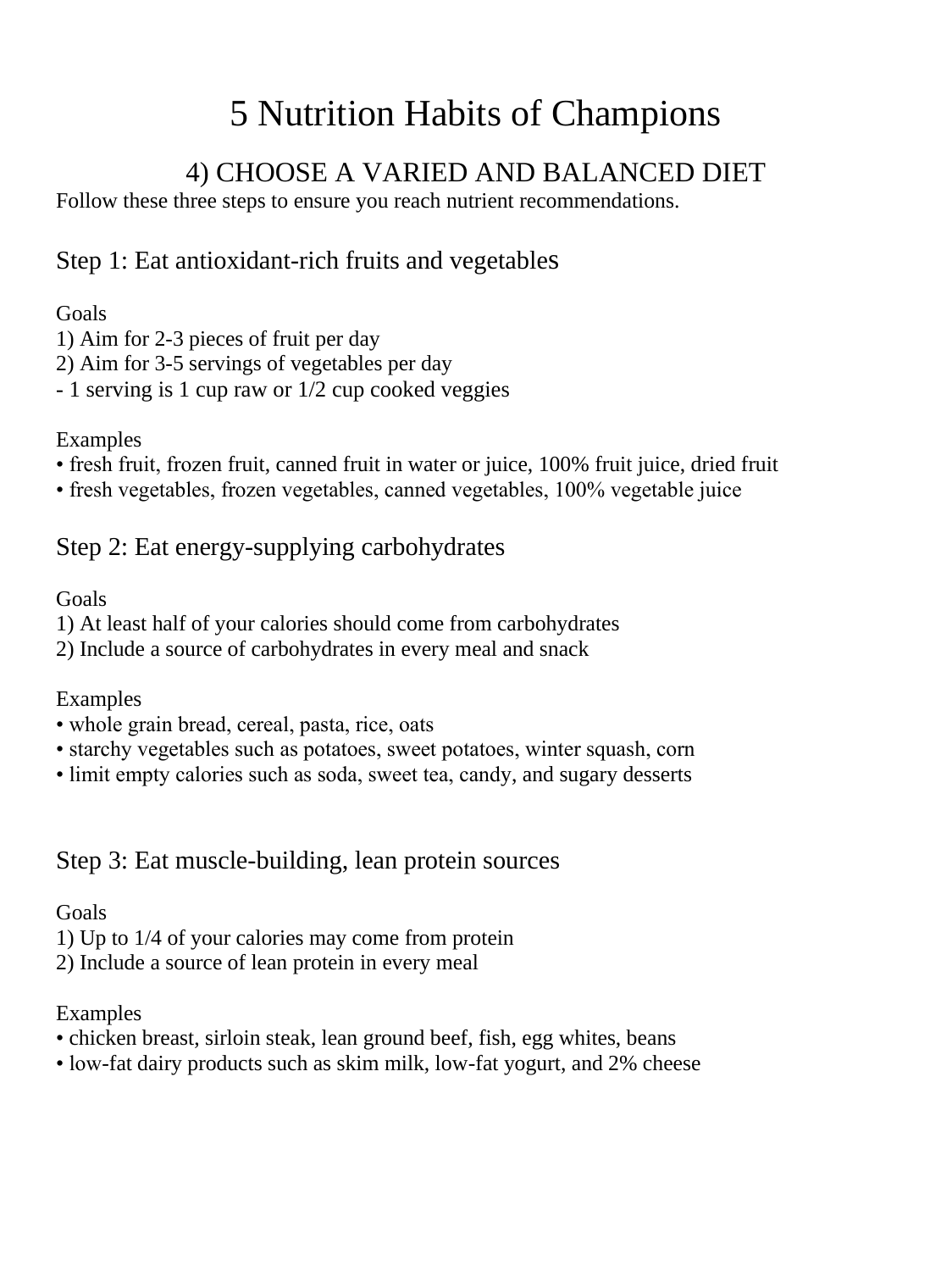# 5 Nutrition Habits of Champions 5) MEET YOUR ENERGY NEEDS

Match your food intake to your body composition goals.

- Increase total calories to gain lean muscle mass
- Decrease total calories to shed excess body fat
- Maintain total calories to avoid weight gain or loss

# Sample Meal Plans

Six sample meal plans have been provided at varying energy levels to guide your food choices. If no beverage is listed with food items, select water, crystal light, or unsweetened iced tea. Diet soda may be consumed in moderation because it has been shown to cause sugar cravings in some individuals.

If you fail to reach all of your vitamin and mineral requirements on a daily basis, it is also recommended that you take a general multivitamin.

#### 2000 CALORIE DIET

Appropriate for some female athletes who have a low body weight or are trying to lose weight, likely from sports such as golf, diving, and softball.

**Breakfast:** 2 cups of Cheerios with 1 cup of skim milk

1 medium banana

**Morning Snack:** 12 baby carrots

Lunch: 3 slices of turkey breast on 2 slices of whole wheat bread with lettuce, tomato, 1 slice of Swiss cheese and 1 Tbsp of mayonnaise 1 medium apple

**Afternoon Snack:** Peanut butter granola bar

**Dinner:** Salad containing 1 cup spinach, 3 oz. grilled chicken breast,  $1/2$  cup chickpeas,  $1/2$  cup canned mandarin oranges, mushroom, and onion topped with 1/2 oz. dried walnuts; and 1 Tbsp red wine vinaigrette; 1 cup skim milk

**Evening Snack:** 6 oz. low-fat yogurt

**During Practice:** Approximately 3 cups of Powerade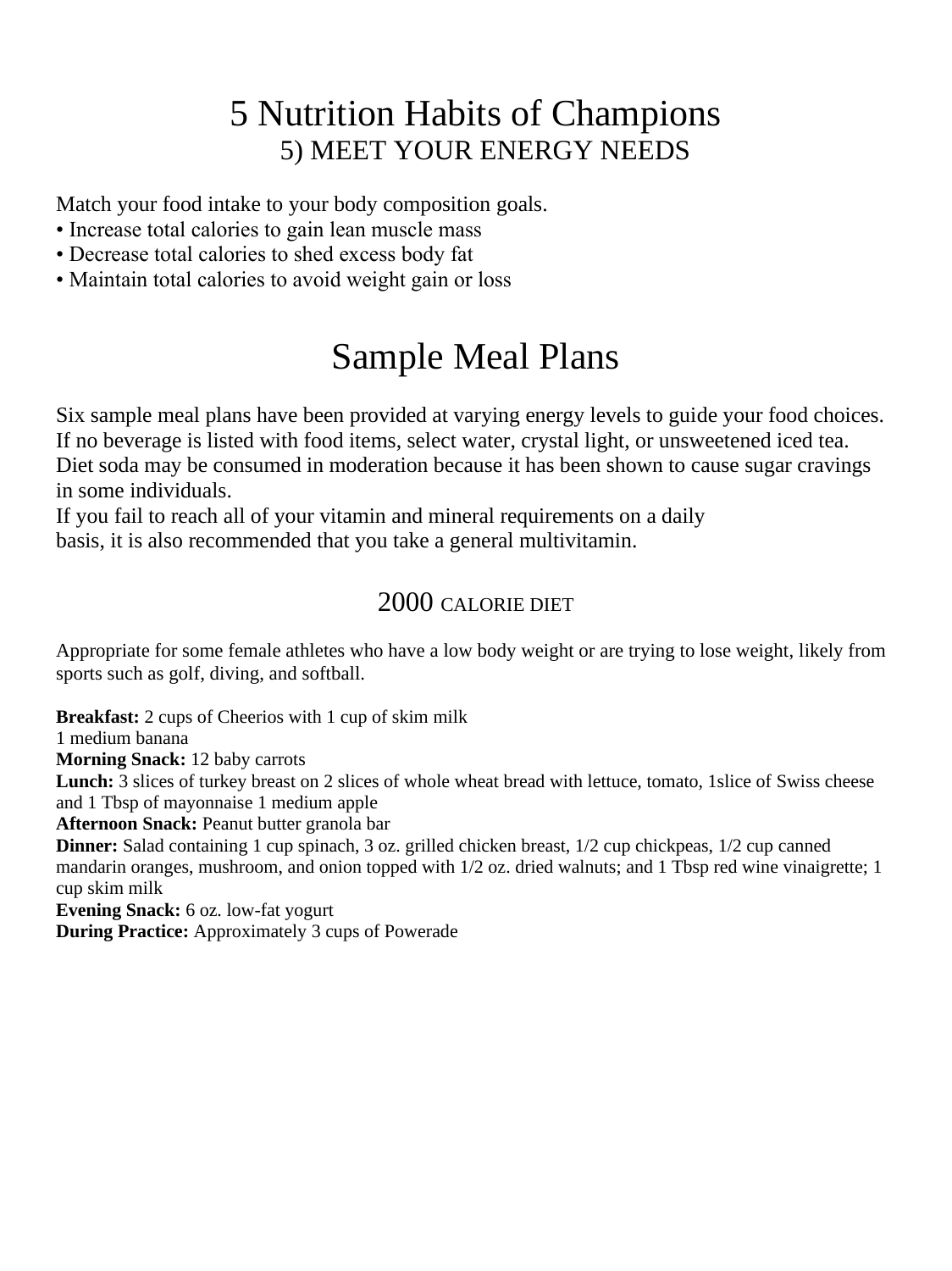# Sample Meal Plans

### 2500 CALORIE DIET

Appropriate for female athletes who are involved in cross-country, softball, diving, and golf as well as some low body weight female athletes in tennis, volleyball, and swimming.

**Breakfast:** 2 packets instant oatmeal mixed with  $1/2$  cup skim milk and 1 cup strawberries

**Morning Snack:** 1/4 cup of dry roasted almonds

**Lunch:** Tuna salad sandwich on 2 slices rye bread made with 3 oz. tuna, 2 tsp mayonnaise, celery, lettuce, and topped with tomato slices; 1 medium pear; 16 wheat thin crackers dipped in 1 Tbsp hummus

**Afternoon Snack:** 1/4 cup of granola cereal mixed in 6 oz. low-fat yogurt

**Dinner:** 3 oz. grilled or roasted chicken breast

1 large baked sweet potato topped with 2 tsp brown sugar and 1 Tbsp margarine

1 whole wheat dinner roll

2 cups salad with mixed greens, cucumber, tomato, sunflower seeds, and 1 Tbsp red wine vinaigrette dressing **Evening Snack:** 3 cups of reduced-fat popcorn; 2 pieces part-skim mozzarella string cheese **During Practice:** Approximately 4 cups of Powerade

#### 3000 CALORIE DIET

Appropriate for female athletes who are involved in basketball, track, soccer as well as some female athletes from volleyball, tennis, and swimming. Male athletes who maintain a low body weight or want to lose weight may also follow this plan.

**Breakfast:** 4 frozen multigrain waffles topped with 1/2 cup of blueberries, 1 Tbsp of margarine, and 2 Tbsp of maple syrup

**Morning Snack:** 1 medium banana covered with 2 Tbsp natural peanut butter

Lunch: 6" steak sub on wheat bread with 3 oz. grilled sirloin, 1 slice part-skim mozzarella cheese, onion, and green pepper 1 cup skim milk

**Afternoon Snack:** 8 triscuit crackers dipped in 3 Tbsp of hummus

**Dinner:** 1-1/2 cups whole wheat pasta with marinara sauce containing grilled chicken breast, tomatoes, and broccoli; 1 whole wheat dinner roll with 1 tsp margarine spread; 1 cup skim milk

**Evening Snack:** 1 Oats 'N Honey granola bar

**During Practice:** Approximately 4 cups of Powerade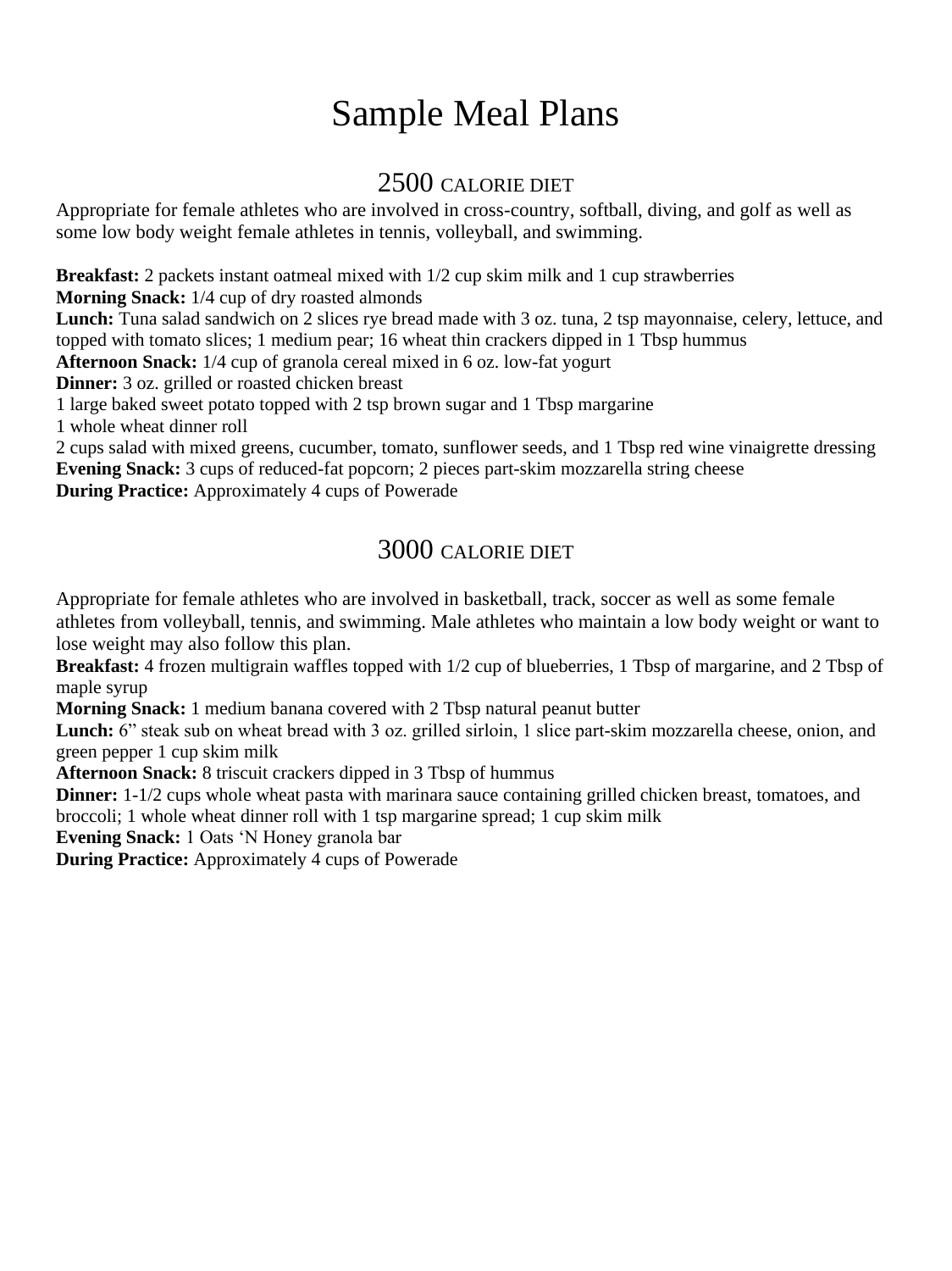# Sample Meal Plans

#### 3500 CALORIE DIET

Appropriate for some male athletes from tennis, cross-country, swimming, baseball, golf, and diving. Some very active female athletes may require this calorie level to maintain their weight.

**Breakfast:** Egg sandwich with 1 scrambled egg and 1 slice of 2% cheddar cheese on a whole wheat English muffin

1 cup of 1% milk

1 grapefruit with 1 Tbsp sugar

**Morning Snack:** 1 cup of grapes; 6 oz. of low-fat yogurt with 1/4 cup granola cereal

**Lunch:** Chicken Caesar pita with 1/2 grilled chicken breast, romaine lettuce, tomato, cucumber,

2 Tbsp Caesar salad dressing, and 1 Tbsp Parmesan cheese

1 medium orange

1/2 cup goldfish crackers

**Afternoon Snack:** 1 cup applesauce; 1/4 cup dry roasted almonds

**Dinner:** Stir-fry with 5 oz. sirloin steak, 1 cup brown rice, and sauteed green pepper, onion, sugar snap peas, and broccoli

**Evening Snack:** 1 large baked tortilla dipped in 1 cup thick-and-chunky salsa; 1 cup of 1% milk **During Practice:** Approximately 5 cups of Powerade

#### 4000 CALORIE DIET

Appropriate for most male athletes involved in sports such as football, basketball, track as well as some from baseball, tennis, cross-country, and swimming.

**Breakfast:** 1 cup of granola cereal mixed with 1 cup of strawberries and 1 cup of 2% milk 1 cup of 100% orange juice **Morning Snack:** Peanut butter and jelly sandwich on 2 slices of whole wheat bread **Lunch:** 1 baked chicken breast with 2 cups of rice 1/2 cup of peas and 1/2 cup of corn 1 cup of 2% milk **Afternoon Snack:** 12 baby carrots dipped in low-fat ranch dressing 1 small bowl of pretzels **Dinner:** 3 beef soft tacos topped with shredded cheese, tomatoes, onion, lettuce, and thick and chunky salsa **Evening Snack:** 1 medium apple dipped in 6 oz. of low-fat yogurt

**During Practice:** Approximately 6 cups of Powerade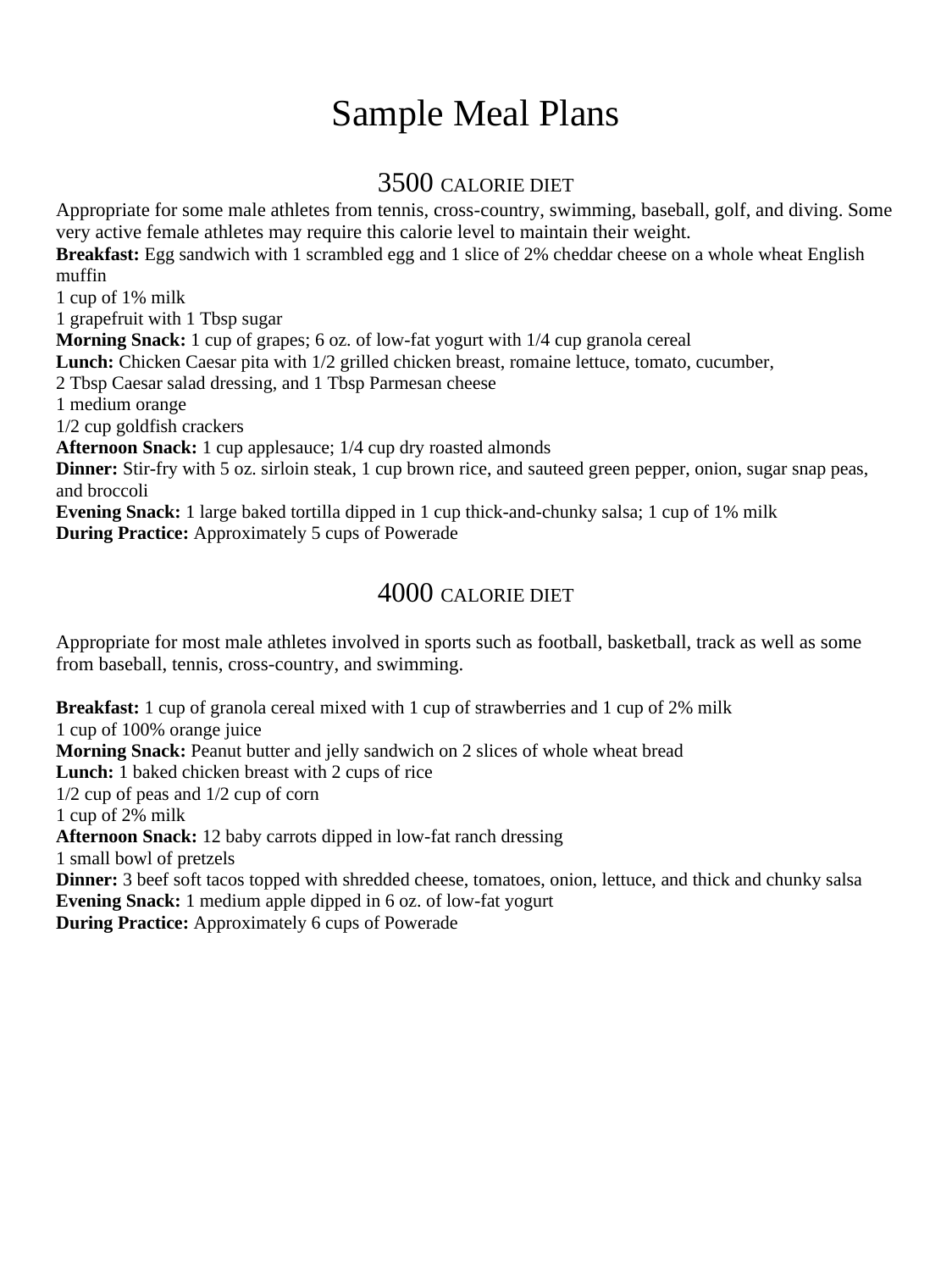# Sample Meal Plans

#### 5000 CALORIE DIET

Appropriate for high weight football players as well as basketball or football players trying to gain weight.

**Breakfast:** 3 large scrambled eggs 2 slices whole wheat toast topped with 2 tsp margarine and 2 Tbsp jelly 1 cup of 100% apple juice **Morning Snack:** 1 medium orange 1 whole wheat bagel topped with 2 Tbsp of natural peanut butter Lunch: 1 chicken breast with 1 cup of macaroni and cheese 1 cup mixed vegetables 1 cup of 100% grape juice **Afternoon Snack:** 1 muscle milk 1 medium apple **Dinner:** 6 oz. sirloin steak 2 cups black beans and rice 2 cups mixed salad greens and vegetables with Italian dressing 1 cup of 100% orange juice **Evening Snack:** 2 cups of 2% chocolate milk 1/2 cup dry roasted almonds **During Practice:** Approximately 6 cups of Powerade

When planning your own meals for home or eating out, think about dividing your plate into thirds: cover 1/3 with fruits or vegetables, 1/3 with high fiber starches, and 1/3 with lean protein.

#### **The Perfect Plate:**

fruits & veggies starch lean protein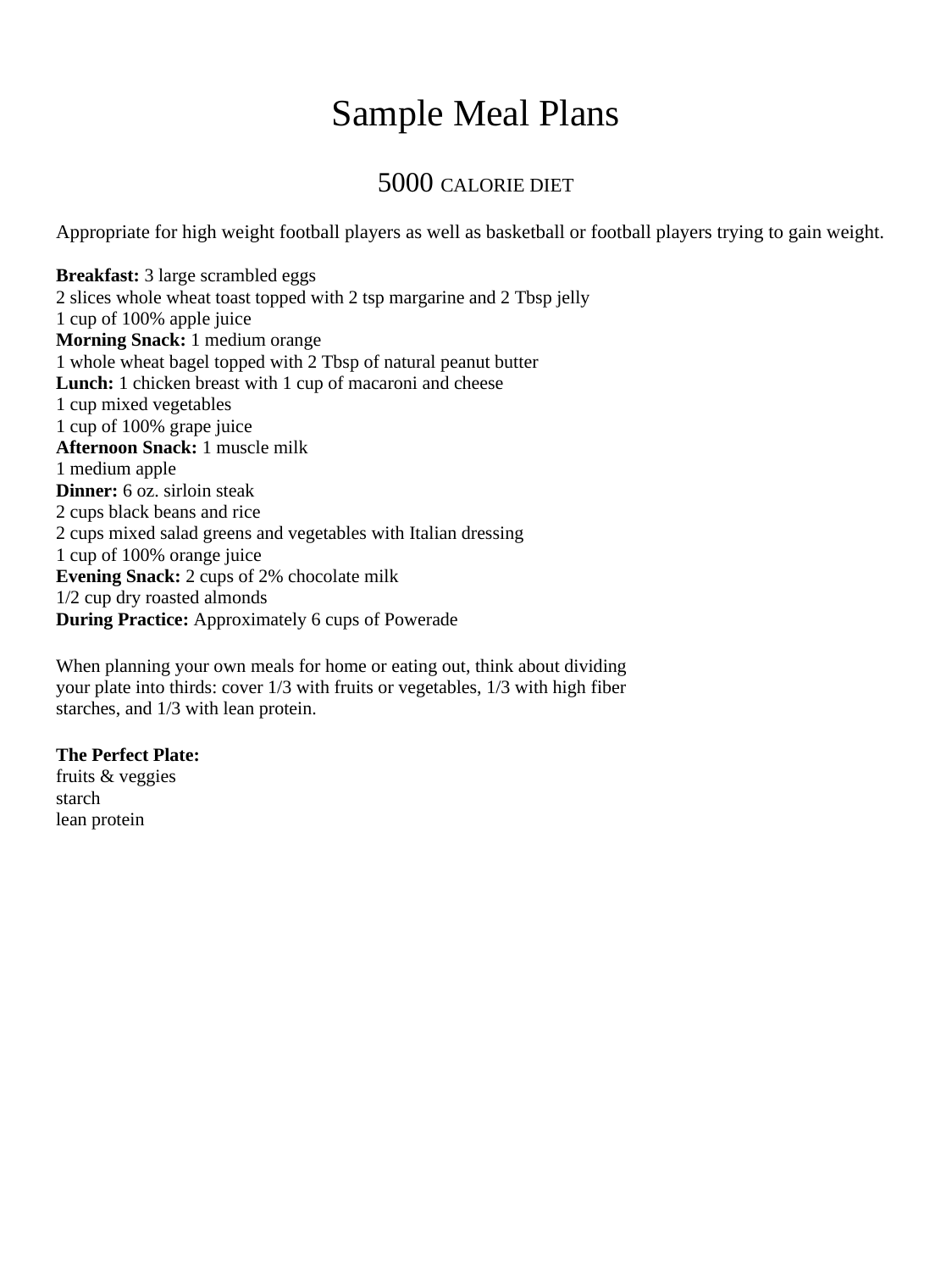#### **SFHS**

#### **Food Choices**

**\*Green Choice = ideal choice within moderation \*Yellow Choice = ok choice within moderation \*Red Choice = least ideal choice**

#### **CARBOHYDRATES**

**Green Yellow Red** Mushroom Pita Bread Nectarines **Nectaring Raisins** Whole Oatmeal **Rye Bread** Pears **Sweet Corn** Spinach **Tortillas** 

Black Beans **Apple** Candy Candy Butter Beans Baked Beans Cartoon Cereal Broccoli Banana French Bread Carrots **Exercise Exercise Exercise Carrots** Brown Rice **French Fries** French Fries Cherries Cheerios Golden Grahams Chick Peas Cream of Wheat Hashbrowns Cucumbers Fiber One Cereal Mashed Potatoes Egg Noodles **Grapes** Grapes **Grapes Puffed Rice** Puffed Rice Egg Plant **Green Peas** Green Peas **Green Peas** Refried Beans Green Beans Green Beans Green Bread Crinks Bread Sweetened Drinks Kidney Beans **New Boiled Potatoes** White Bread Lentils **Communist Communist Communist Contract Contract Contract Contract Contract Contract Contract Contract Contract Contract Contract Contract Contract Contract Contract Contract Contract Contract Contract Contract Con** Lettuce **Construction Community** Crange **Construction Community Community** Crange **Construction Community** Construction Community Community Community Community Community Community Community Community Community Community Co Onions Special K Cereal Plums Sweet Potato Split Peas Unsweetened Fruit Juice Summer Squash Whole Grain Bread Yam Whole Wheat Flour Whole Wheat Pasta

Acorn Squash **All**-Bran Cereal Baked Russet Potatoes

#### **Things to remember:**

1. Incorporate fruits and vegetables when choosing carbohydrates. Put color on your plate!

2. Fresh produce is best.